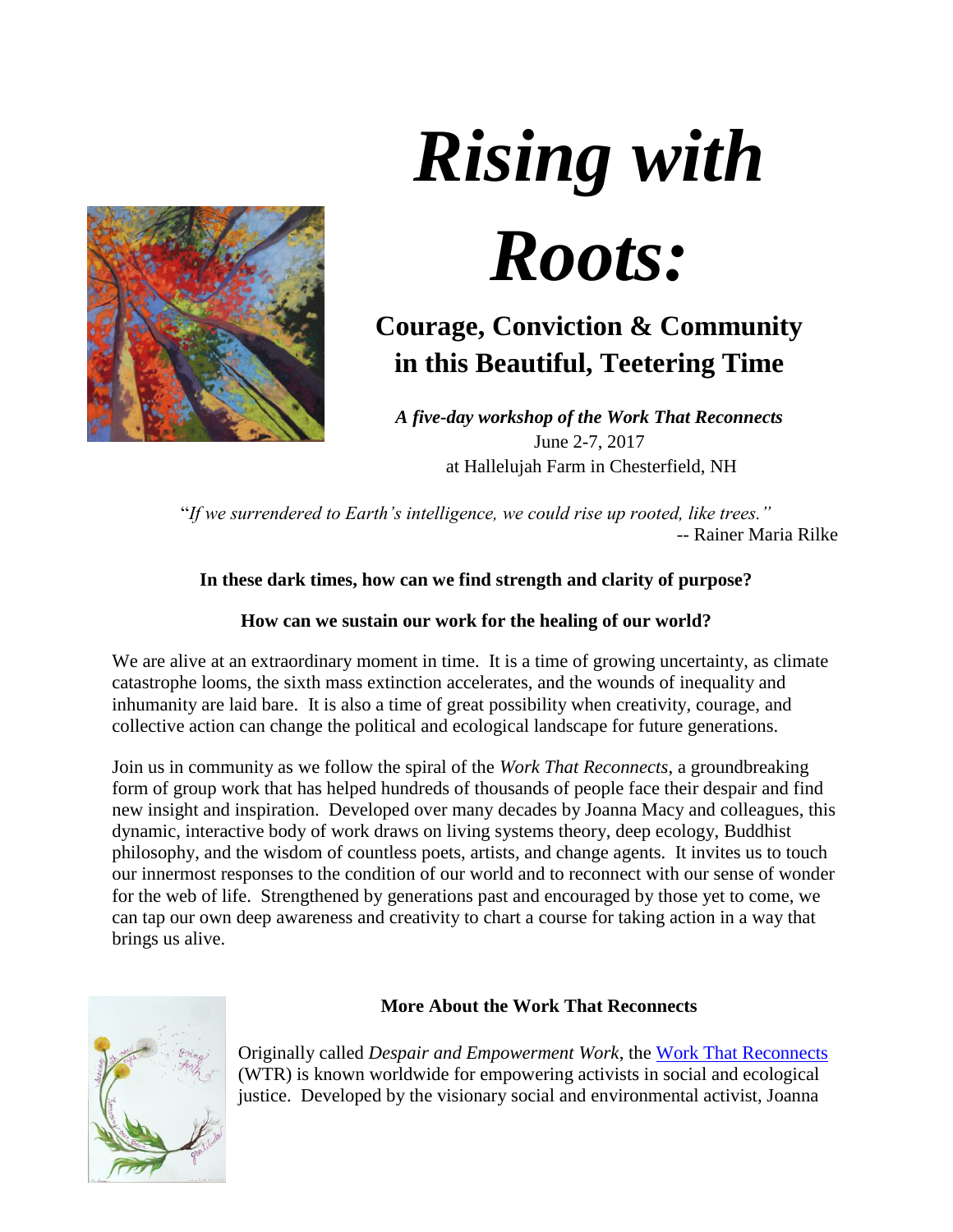Macy, the late Fran Macy and colleagues, this group work has inspired many thousands of people to engage wholeheartedly in a transition, a Great Turning as Joanna calls it, to a lifesustaining society. Described in the books, *Coming Back to Life* (revised 2014 with Molly Brown) and *Active Hope: How to Face the Mess We're in Without Going Crazy (*2012 with Chris Johnstone)*,* the WTR brings a new way of seeing the world, as our larger living body, and frees us from the assumptions and attitudes that now threaten all life on Earth. The ever-expanding experiential, reflective and contemplative practices of the WTR follow a four-part spiral that includes: gratitude, honoring our pain for the world, seeing with new eyes and going forth.

#### **About the Facilitation Team**

This team formed in 2014 to co-facilitate the first Earth Leadership Cohort (an immersive experience in the Work That Reconnects for young adults age 18-30) in conjunction with a Joanna Macy workshop and then collaborated again for the second and third Earth Leadership Cohorts. Last spring they were delighted to offer their first five-day workshop for all ages where they experimented with integrating anti-oppression awareness and approaches - a learning edge for the Work That Reconnects. Each member brings a rich background of related experience and abundant ideas for keeping the work fresh and engaging for each unique group. The harmony of their styles is energizing.



**Aravinda Ananda** is a social ecologist with a master's degree in environmental management from Yale. She is finishing a forthcoming book called *Living rEvolution*, which articulates and invites a united movement for whole-scale transformation in humanity's relationship with Life on Earth to be mutually enhancing. For the past six years she has been facilitating the *Work That Reconnects* and other modes of experiential learning that help integrate our intelligences and ignite our love and passion for healing the human-earth relationship. She is a member of the Interhelp Council and has been a part of many *Work That Reconnects* co-facilitation teams. Each day she feels honored to increasingly live the rEvolution and support others to do the same.

**Markie Babbott** is a clinical psychologist in Northampton, MA where she lives with her partner and two teenagers. Following her interests in mindfulness, creativity, Buddhism, and nature-based ritual, she pursued a master's degree in Ecopsychology from Naropa University through the Transpersonal Psychology Department (2011). She has been fortunate to study with Joanna Macy many times since 2007 and is grateful to have been a part of the ELC I, II and III. A published poet, she volunteers with the Connecticut Watershed branch of River of Words, a place-based educational approach that integrates poetry and visual art for k-12 students.

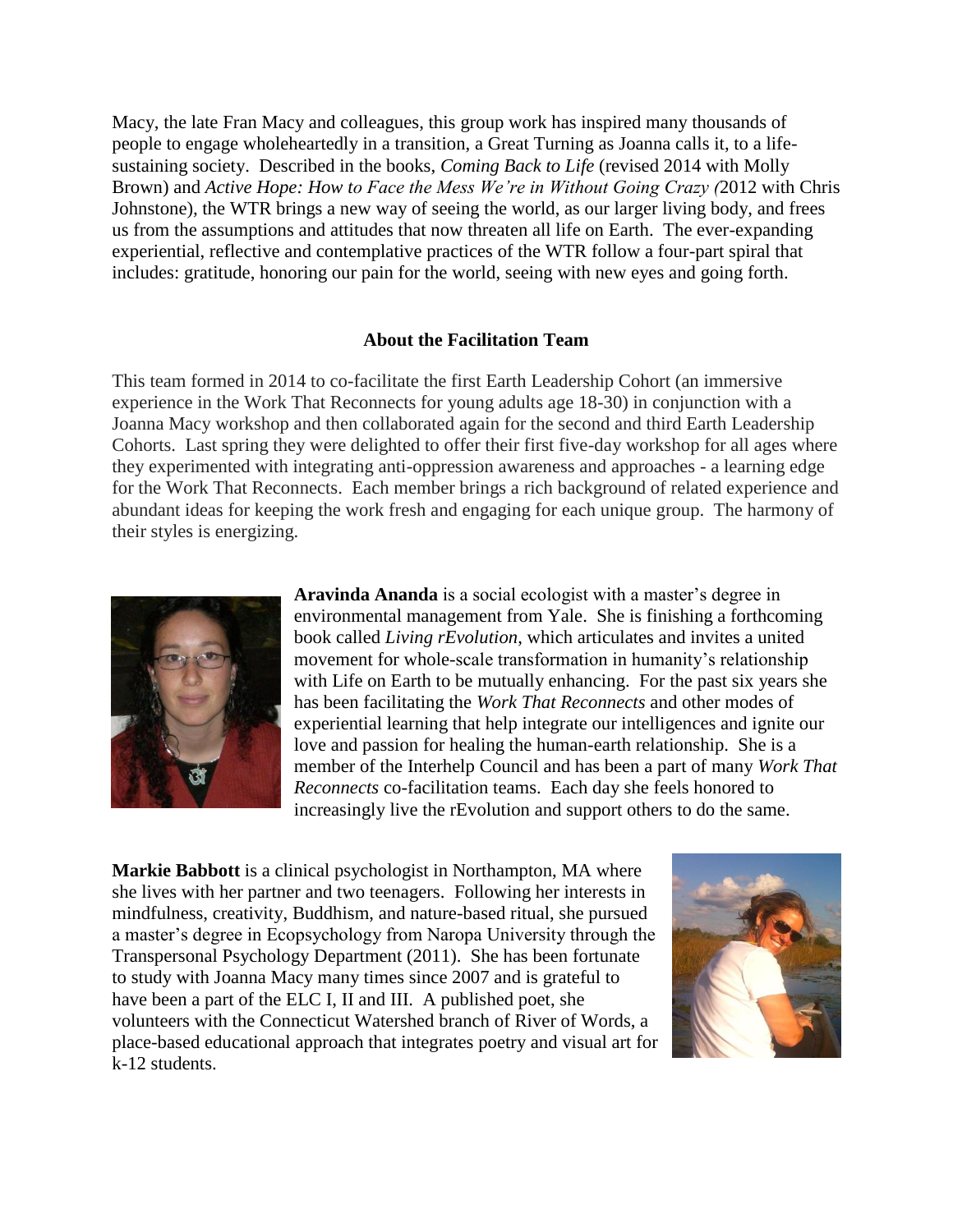**Kirstin Edelglass** is a wilderness guide, ecological educator, psychosynthesis counselor, and



trainer of council facilitators. She began studying with Joanna Macy sixteen years ago and facilitates the Work That Reconnects in a variety of settings, including as Joanna's assistant. Before developing the Earth Leadership Cohort for young adults, she founded a wilderness rite of passage program for adolescent girls in northern Maine and co-led a traveling semester for graduate students in Alaska. Writing, weaving, gardening, and singing provide other soul nourishment. She lives in Marlboro, Vermont with her husband and twin daughters.

**Joseph Rotella** is a musician, small business owner, activist, and lover of life. As a small business owner he has used this position in society to advocate for a better world. He has been vocal on various social justice and environmental issues and has had letters to the editor published, spoken on the radio, and testified at the MA state house. He has studied with Joanna Macy numerous times, is a member of the Interhelp Council and has been facilitating the Work that Reconnects since 2011. He lives in Watertown, Mass with his wife and enjoys



spending his spare time making kombucha and hard cider, keeping bees and growing and preserving vegetables.

We feel fortunate to have singer-songwriter Fred Small weaving music through our days, inviting us to join our hearts in song. Praised by Bill McKibben as "one of the true stalwarts in



the fight against climate change," **Fred Small** is an activist, singersongwriter, and Unitarian Universalist minister. As a young folksinger, he learned from teachers like Pete Seeger, Bernice Johnson Reagon, and Holly Near the power of song to galvanize, uplift, and sustain movements for social change. "It's not about the singer," Fred says. "It's not even about the song. It's about what happens to us, within us, and among us when we sing together." In 2015, Fred resigned his position as Senior Minister at First Parish in Cambridge, MA, to devote his energies to climate advocacy. He is currently Minister for Climate Justice at Arlington Street Church, Boston.

#### **The Importance of the Workshop Community**

During our time together we strive to create a safe and supportive container together for healing and transformation. The design of the Work itself has its own power which is enriched by the strengths and experience of the participants. The facilitation team greatly values a diversity of experience and of age of participants. For this reason, the fourth [Earth Leadership Cohort](http://interhelpnetwork.org/elc-description/) (ELC) will first convene with attendance at this intergenerational workshop. The ELC is an immersion program in the Work That Reconnects open to up to fifteen young adults age 18-30. If you are in that age range, please check out the [full program description](http://interhelpnetwork.org/elcivprogamdescription-docx/) (application deadline is March 15).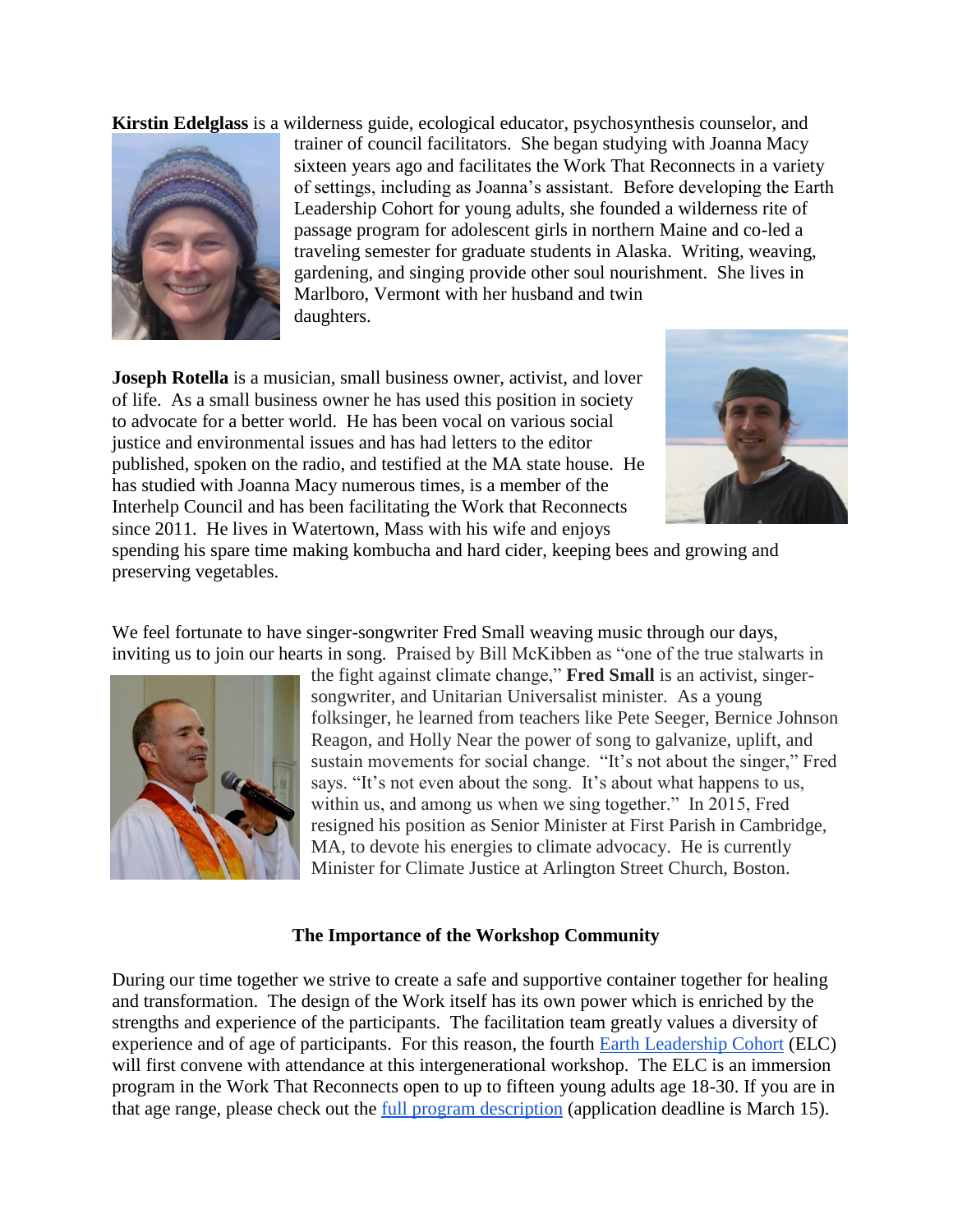It can be powerful to do this work with elders, youngers, and everyone in between. We look forward to an intergenerational group and the gifts that each generation brings.

Another important emphasis for the workshop community is building a learning community together and striving to create life-sustaining culture during our time together. In the past few years an inquiry has been deepening in the Work That Reconnects community exploring antioppression awareness and approaches. Oppression is deeply ingrained in the dominant culture and this deep conditioning surfaces in all spaces and groups. It doesn't feel like work that reconnects if these dynamics are ignored. We aim to collaboratively form a learning community where we can explore elements of the toxic culture that separate us and build beloved community and a life-sustaining culture that enhances our sense of interconnection. This facilitation team deepened in this inquiry with their 2016 five-day retreat and is looking forward to an ongoing exploration with the 2017 retreat.

#### **The Importance of Place: Our host, Hallelujah Farm**

We are fortunate to be able to immerse ourselves in a quiet natural setting for this five-day retreat. [Hallelujah Farm,](http://www.hallelujahfarm.com/) located near Brattleboro, Vermont, in West Chesterfield, New Hampshire, offers beautiful sunlit indoor spaces and 500 acres of fields, forests, and ponds. The bedrooms are newly renovated and very comfortable. Those who prefer to tent can enjoy spacious meadows under a clear starry dome. This young retreat center was born with a mission of giving generously to the world: "to provide hospitality in the deepest sense of the word… a welcoming and sacred space for rest and renewal, deepening of relationships, and a setting for contemplative practices and creative possibility."



**Cost**

The cost for this workshop varies according to accommodations choice. The cost includes meals (Friday dinner through Wednesday lunch) and program. Please pay at the upper end of the